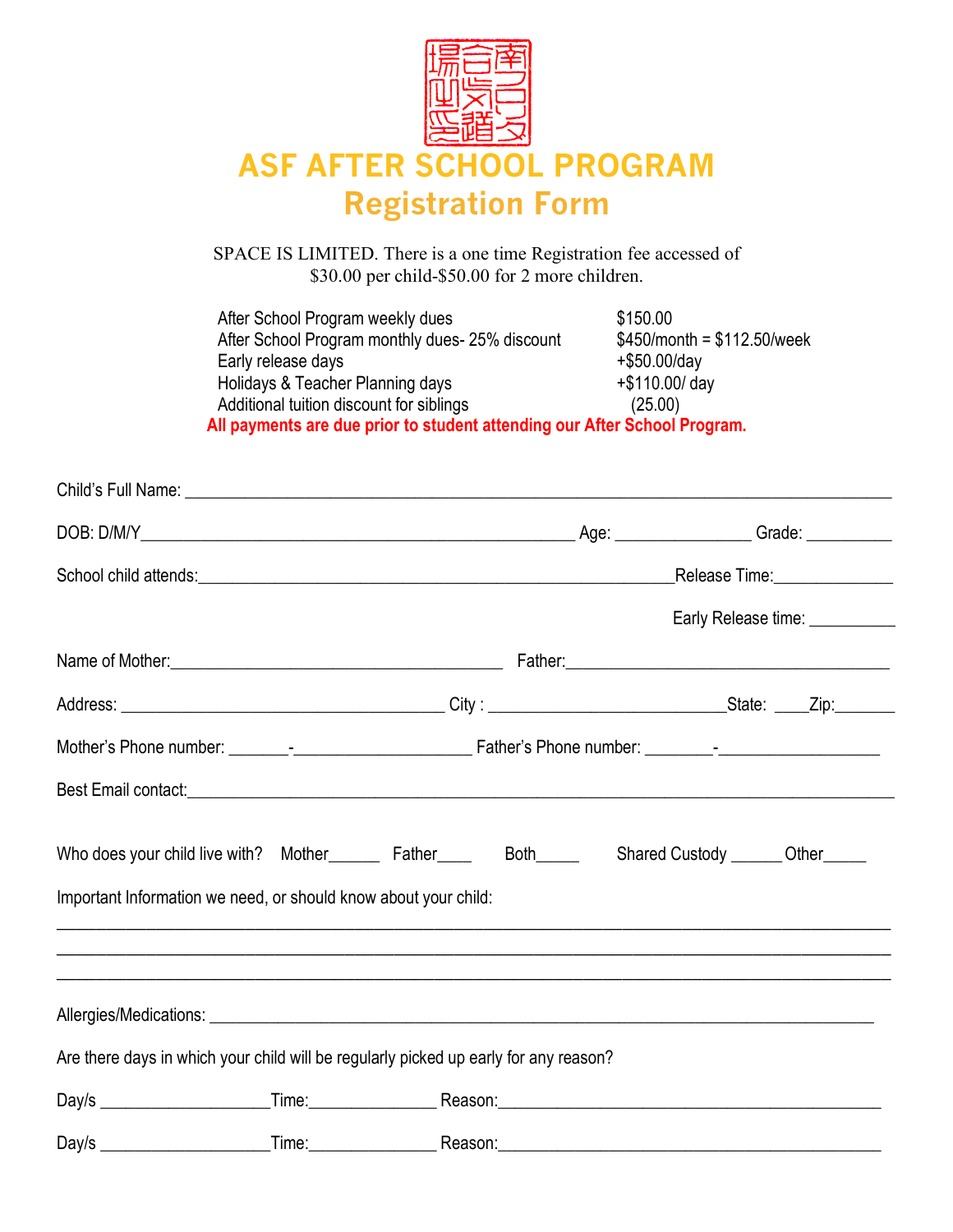

| <b>Primary Parent/Guardian</b>   |  |
|----------------------------------|--|
|                                  |  |
|                                  |  |
|                                  |  |
|                                  |  |
|                                  |  |
| <b>Secondary Parent/Guardian</b> |  |
|                                  |  |
|                                  |  |
|                                  |  |
|                                  |  |
|                                  |  |
|                                  |  |

If your child is still here after 6:30 P.M. and we have not been able to reach anyone at home, work, or at the emergency numbers, the Broward Sheriff's Office will be notified. The pick up time is established by the Broward County School Board and MUST be strictly followed.

Parent or Guardian  $\overline{Date}$ Parent or Guardian  $\overline{Date}$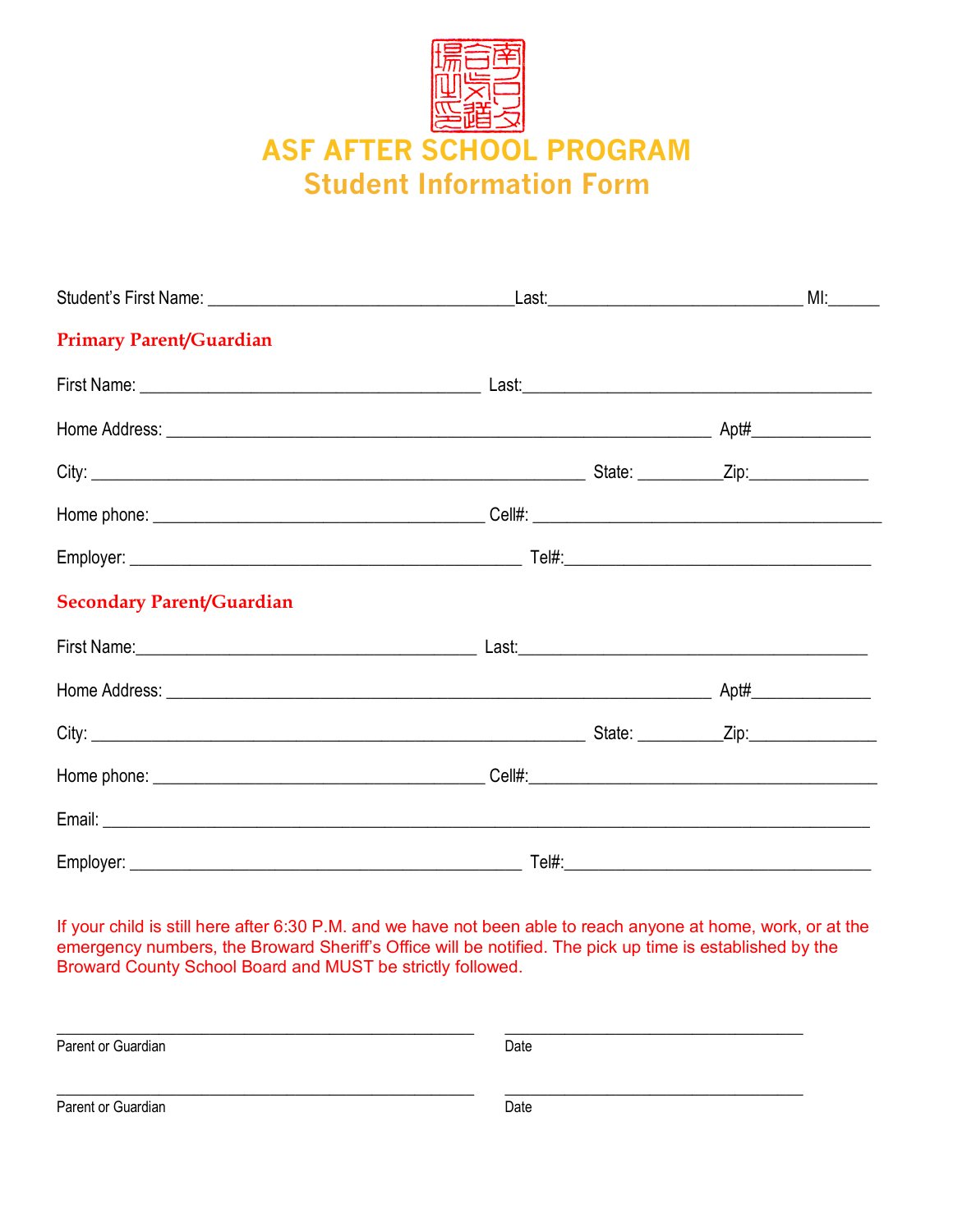

## **Authorized Persons to Pick-Up other than parents**

Permission is given for my child to be released from ASF After School Program to the following Individuals at the end of the day or otherwise specified by Primary Parent.

**IMPORTANT!!! A driver's license or government ID is required for release of child.**

| _Relationship: ______________________________                                     |  |
|-----------------------------------------------------------------------------------|--|
|                                                                                   |  |
|                                                                                   |  |
|                                                                                   |  |
|                                                                                   |  |
|                                                                                   |  |
| _Relationship:______________________________                                      |  |
|                                                                                   |  |
| Emergency Contacts other than mother and father, of whom will be first contacted: |  |
|                                                                                   |  |
|                                                                                   |  |
|                                                                                   |  |
|                                                                                   |  |
| _Relationship: ______________________________                                     |  |
|                                                                                   |  |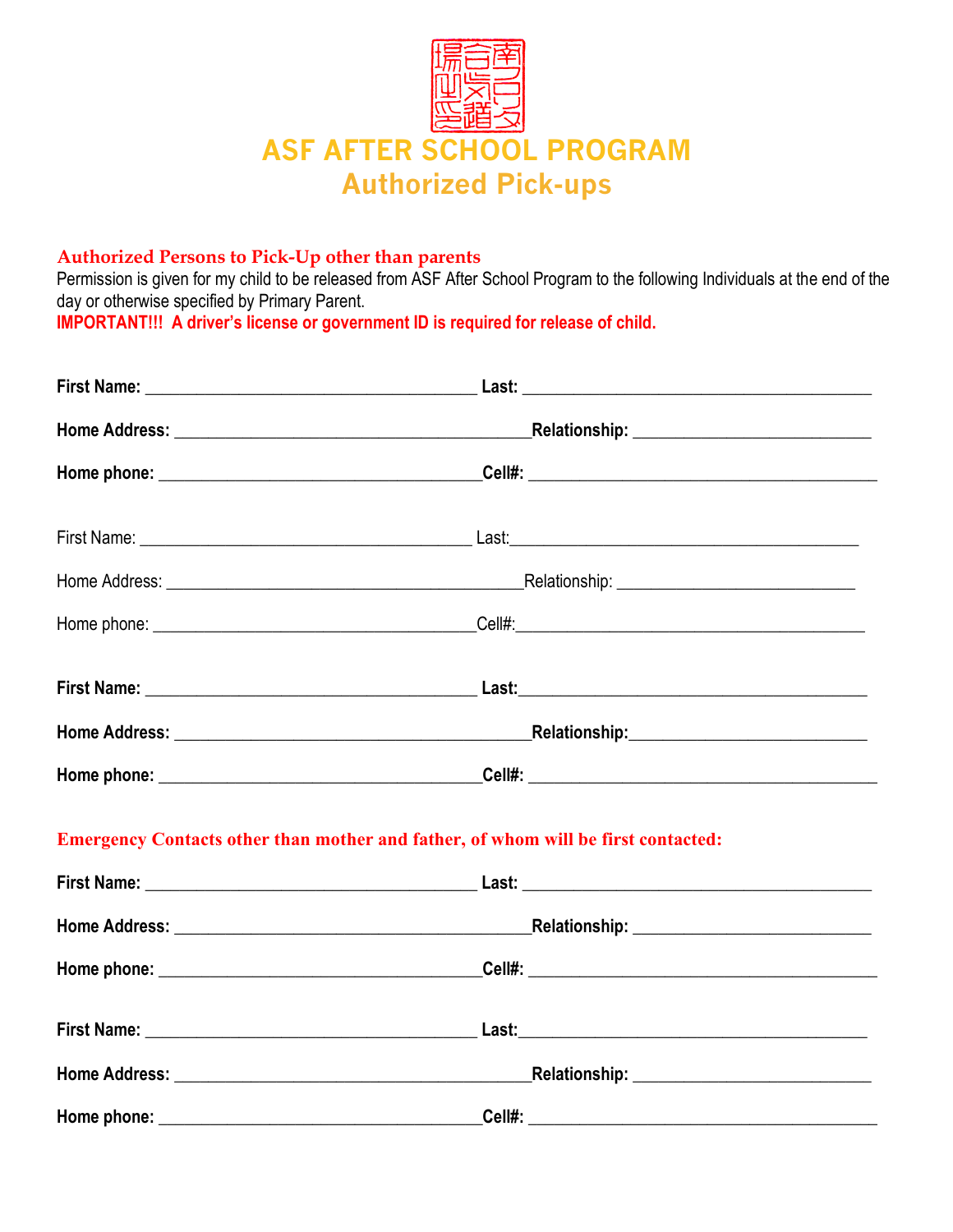

**We understand and empathize with the working parent/s. Therefore, as a courtesy, our facility is open for your children from 2:15 pm until 6:30pm, without additional charges. However, if by 6:30 you have not picked up your child, there will be an additional \$25.00 that will be assessed and due upon picking your child up or by the next day of service.** 

**Weekly dues must be paid every Friday prior to the week of attendance. Payment can be arranged to be auto debited for your convenience to ensure no late fee will be incurred. However, please be sure to update your credit card before expiration or the fees will not be drafted and a late fee will be incurred.**

**Monthly fees are due by the first of every month. Thereafter, a \$50.00 will be assessed for late payment.** 

**Your child will not be permitted to attend our after school program until these outstanding fees are satisfied: Insufficient funds, overdraft on bank or credit cards, events will not excluded from being assessed a late payment of \$50. We reserve all rights to terminate your child from our program after the third offense.** 

**I understand and agree to the Late Pick up Policy.**

| Parent or Guardian | Date |  |
|--------------------|------|--|
|                    |      |  |
| Parent or Guardian | Date |  |

I hereby acknowledge that I have completed this form and give permission for my child to fully participate in any and all activities associated with Aikido of South Florida and it's After School Program as they are one in the same. This includes but is not limited to the physical and mental demands of Aikido martial art classes, Yoga and Meditation. We agree to comply with all the rules and teaching techniques, reprimands and penalties involved in instilling discipline and order. I agree to the financial obligation and terms of payment and the late charges incurred for late payment. I understand that if these terms are abused it will be grounds for termination from the program. Any balances remaining will be forwarded to a collection agency and subsequent charges incurred by the agency and will be added to the outstanding balances.

| Parent or Guardian | Date                                                                                                                          |
|--------------------|-------------------------------------------------------------------------------------------------------------------------------|
| Parent or Guardian | Date                                                                                                                          |
|                    | All photographs and video taken will be property of Aikido of South Florida and may be used for advertisement in our website. |

**All photographs and video taken will be property of Aikido of South Florida and may be used for advertisement in our website, local publications, school promotions and newspapers, or how we lawfully decide to advertise Aikido of South Florida.**

\_\_\_\_\_\_\_\_\_\_\_\_\_\_\_\_\_\_\_\_\_\_\_\_\_\_\_\_\_\_\_\_\_\_\_\_\_\_\_\_\_\_\_\_\_\_\_\_\_ \_\_\_\_\_\_\_\_\_\_\_\_\_\_\_\_\_\_\_\_\_\_\_\_\_\_\_\_\_\_\_\_\_\_\_ Parent or Guardian Date **Date** \_\_\_\_\_\_\_\_\_\_\_\_\_\_\_\_\_\_\_\_\_\_\_\_\_\_\_\_\_\_\_\_\_\_\_\_\_\_\_\_\_\_\_\_\_\_\_\_\_ \_\_\_\_\_\_\_\_\_\_\_\_\_\_\_\_\_\_\_\_\_\_\_\_\_\_\_\_\_\_\_\_\_\_\_ Parent or Guardian Date **Date**